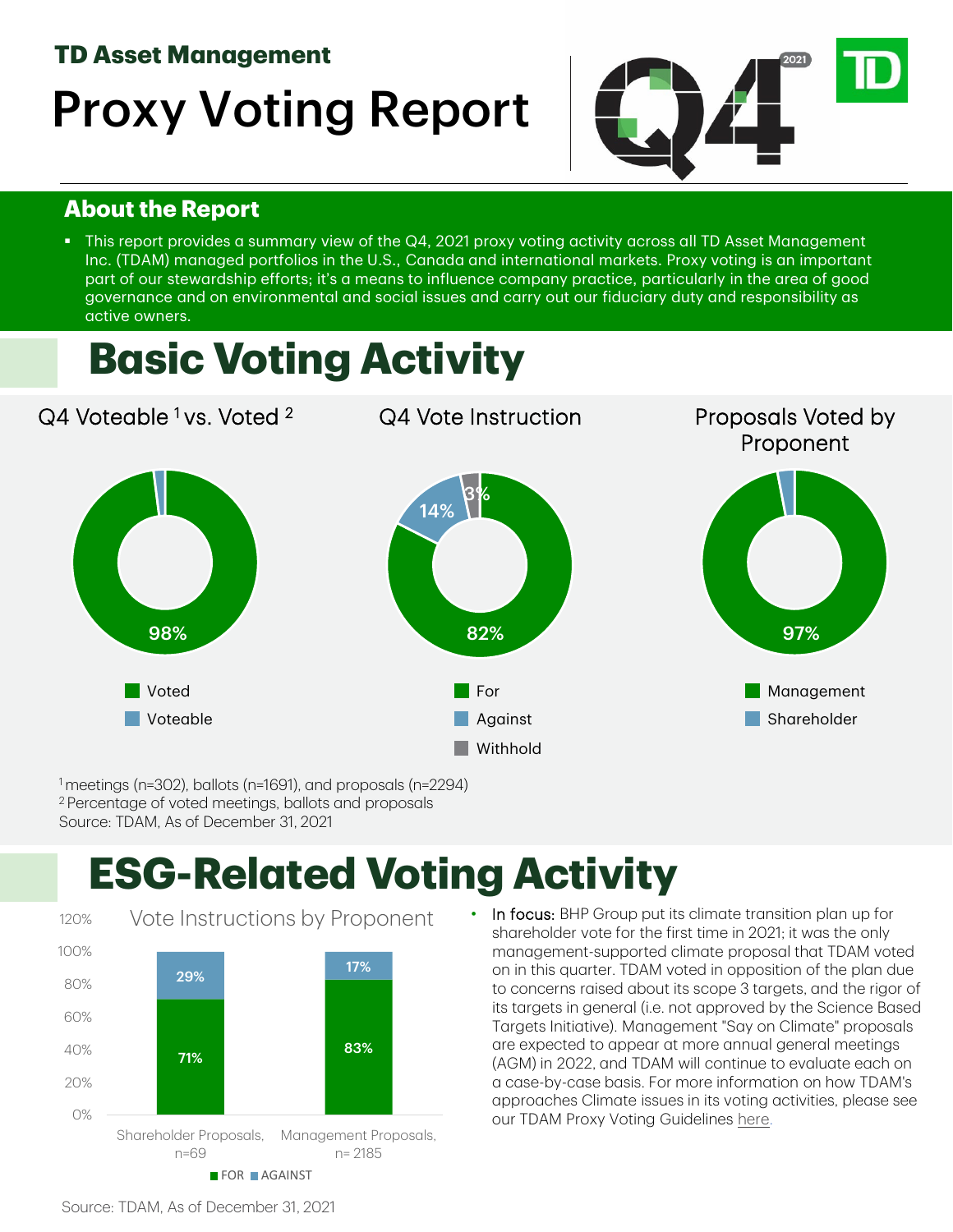# Vote Against Management<sup>3</sup>



### Vote Against Directors4

3Against Directors = votes against individual directors; MSOP = "Management Say on Pay"

4Some Directors may have received an AGAINST/WITHHOLD vote due to more than one rationale (e.g. lack of gender diversity AND lack of racial or ethnic diversity on the board)

\*Generally attributed to involvement in moderate or severe controversies.

Source: TDAM, As of December 31, 2021

## Environmental & Social (E&S) Shareholder Proposals Supported



# Key Takeaways from Shareholder Proposals

- All of the environmental proposals that TDAM supported in Q4 were climate-specific (e.g. climaterelated lobbying, and target disclosures), and majority (over 80% ) of supported social items requested more transparency and action on human capital issues.
- In focus: A number of shareholder proposals were filed at Microsoft Corporation's most recent AGM. Only one – a request for a report on the effectiveness of its workplace sexual harassment policies – was approved with majority shareholder support (approximately 77%), including support from TDAM. Microsoft is currently facing lawsuits over allegations of gender harassment and discrimination. Furthermore, it recently announced (in January 2022) plans to acquire gaming company, Activision Blizzard, who is also embroiled in its own workplace discrimination controversies.